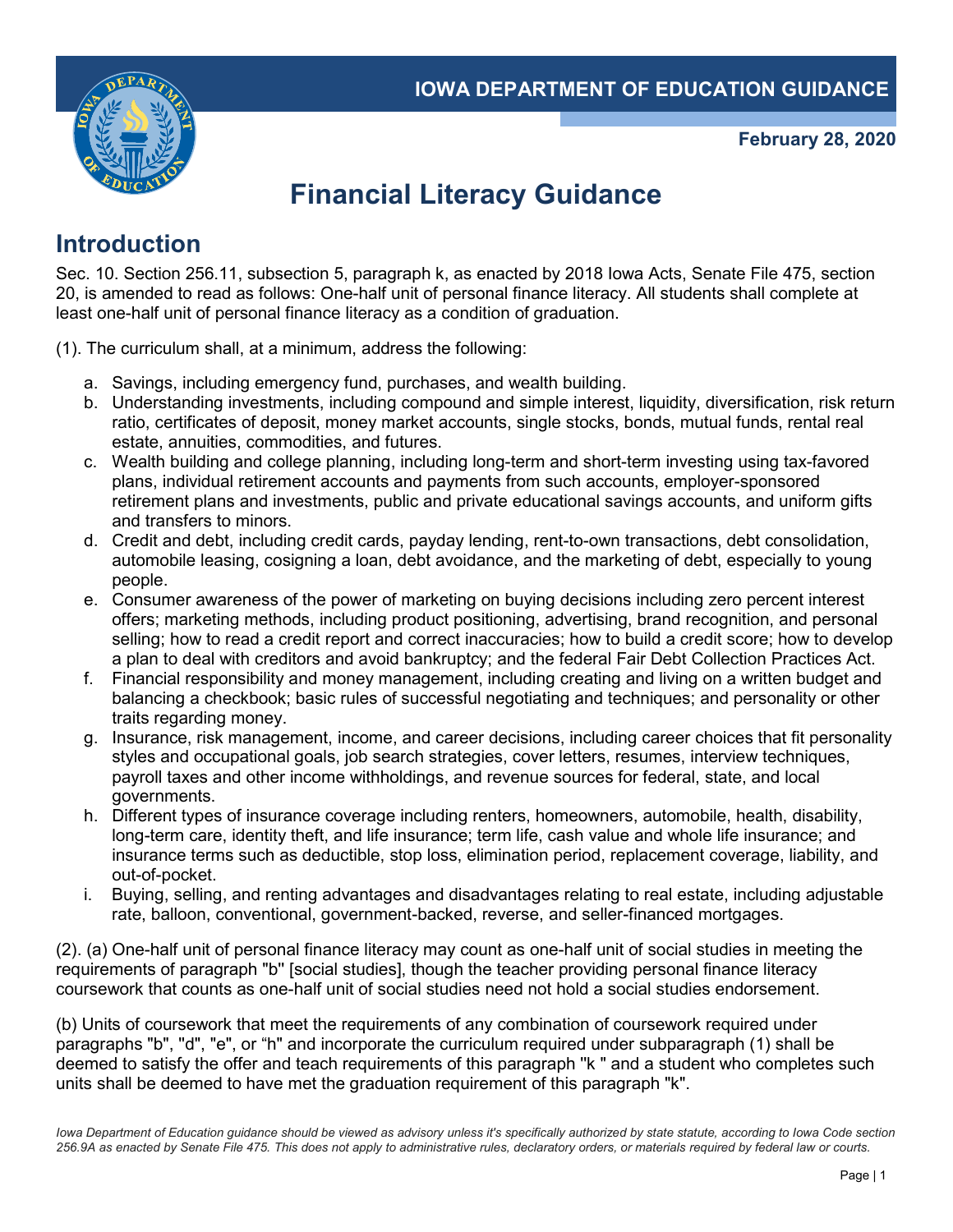### **Overview**

#### What is the updated timeline?

In the 2019 legislative session, Governor Reynolds signed SF139 into law that changes the implementation date of SF2415 to the graduating class of 2020-2021. There is no stipulation for when the student takes the course, only that it is a 9-12 requirement for graduation.

#### What are the required standards and content?

The legislation, as noted above includes an outline of specific topics meeting the minimum required content. As a reminder, 21st Century Skills standards for Financial Literacy are still mandated for all Iowa students K - 12.

#### How does this impact offer and teach requirements?

SF2415 requires 1/2 unit of financial literacy to graduate. The course can be taught in social studies, math, business, family and consumer sciences, or agriculture and satisfy the offer and teach requirement for financial literacy. The 1/2 unit may, but is not required to, count as part of the 5 units of social studies to meet offer and teach. This course could have an Accreditation Program Area in one of the areas in the table below to be used to meet offer and teach requirements: Mathematics, Social Studies, or CTE. A district may offer more than one course to students.

#### In what area can students earn credit?

As per the legislation in SF2415, one half unit or semester of social studies credit may be awarded using any of the SCED codes/courses below even if the course is not being taught by a social studies endorsed teacher.

#### What kinds of courses may meet this requirement (ILO, dual-enrollment, etc.)?

New legislation allows a district/school that cannot find an appropriately licensed teacher or typically has fewer than 10 students enrolled in a course needed to meet offer and teach to use ILO to provide the course. If ILO cannot provide the course or does not have room, the district/school can use an approved online provider to offer an online course or develop their own online course. A waiver is required to use an online course to meet offer and teach. Please be aware that after the 2019-2020 school year, ILO will not be available.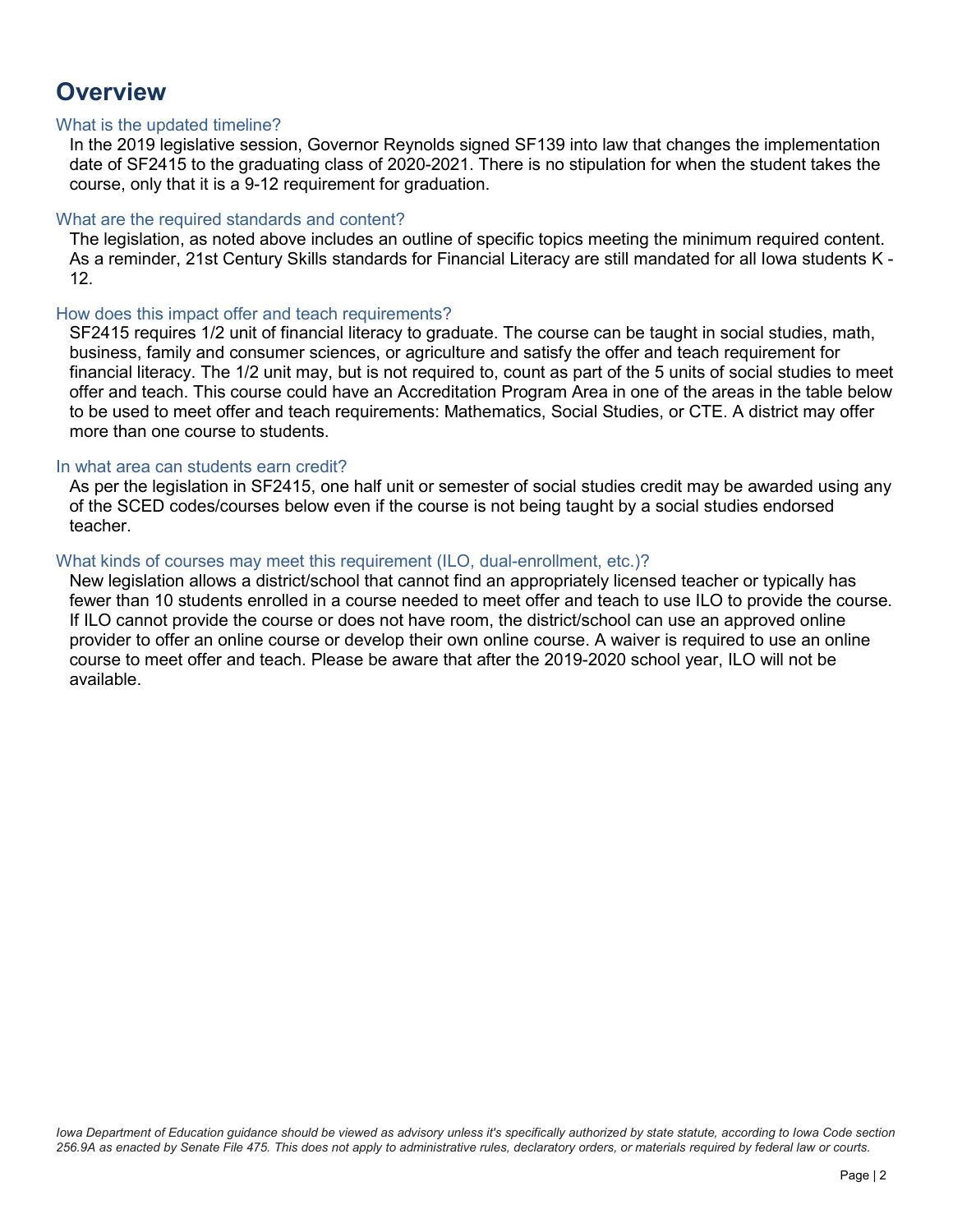#### Which courses can be used to meet this requirement and who is endorsed to teach them?

The Iowa Board of Educational Examiners crosswalks teacher licensure with SCED Codes (course codes). Teachers need to hold the appropriate license/endorsement for the SCED code chosen. They are identified as follows:

| <b>SCED Code</b> | <b>SCED Course Title</b>                              | <b>Approved Endorsements</b>                                                                                                                               |
|------------------|-------------------------------------------------------|------------------------------------------------------------------------------------------------------------------------------------------------------------|
| SCED Code 02157  | <b>Consumer Math</b>                                  | 5-12 Business-General<br>5-12 Business-All<br>5-12 Mathematics                                                                                             |
| SCED Code 04201  | Economics                                             | • 5-12 Economics<br>5-12 All Social Sciences<br>5-12 Business-All                                                                                          |
| SCED Code 04208  | Microeconomics                                        | • 5-12 Economics<br>• 5-12 All Social Sciences<br>5-12 Business-All                                                                                        |
| SCED Code 12051  | <b>Introductory Business</b>                          | 5-12 Business-General<br>5-12 Business-All                                                                                                                 |
| SCED Code 12101  | <b>Banking &amp; Finance</b>                          | 5-12 Business-General<br>5-12 Business-All                                                                                                                 |
| SCED Code 19251  | <b>Family and Consumer</b><br>Sciences-Comprehensive  | • 5-12 Family & Consumer<br>Sciences-General                                                                                                               |
| SCED Code 19262  | <b>Consumer Economics/</b><br><b>Personal Finance</b> | 5-12 Business-General<br>$\bullet$<br>5-12 Business-All<br>5-12 Family & Consumer<br>Sciences-General                                                      |
| SCED Code 18201  | <b>Agribusiness Management</b>                        | 5-12 Agriculture<br>$\bullet$                                                                                                                              |
| SCED Code 22900  | Iowa Financial Literacy<br>Course                     | 5-12 Economics<br>5-12 All Social Sciences<br>5-12 Business-General<br>5-12 Business-All<br>5-12 Family & Consumer<br>Sciences-General<br>5-12 Mathematics |
| SCED Code 19257  | <b>Life Skills</b>                                    |                                                                                                                                                            |
| SCED Code 19258  | <b>Personal and Career</b><br><b>Readiness</b>        |                                                                                                                                                            |

*Iowa Department of Education guidance should be viewed as advisory unless it's specifically authorized by state statute, according to Iowa Code section 256.9A as enacted by Senate File 475. This does not apply to administrative rules, declaratory orders, or materials required by federal law or courts.*